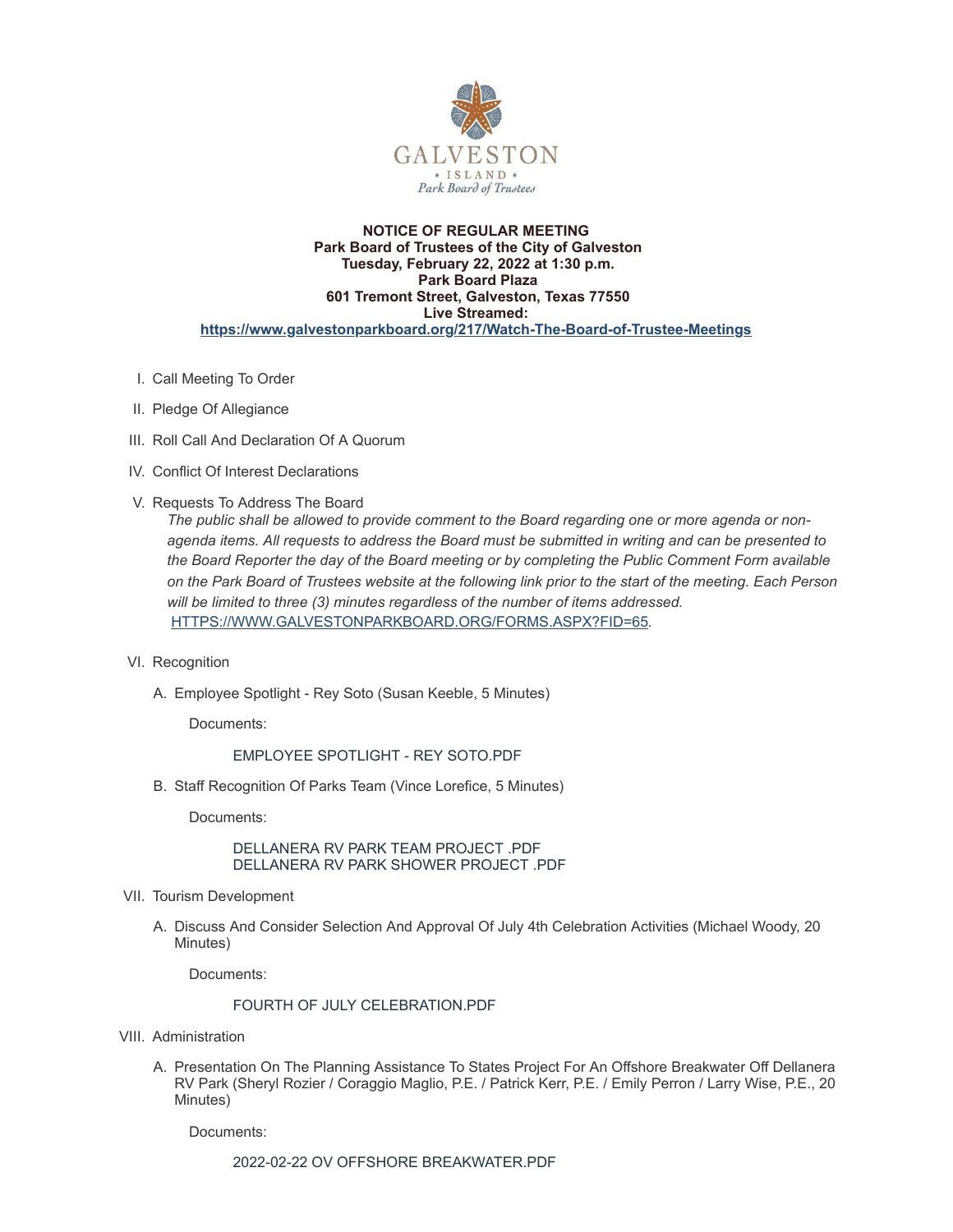B. First Reading Of Proposed By-Law Amendments Concerning Article V - Meetings And Article XIV - Park Board Management Policies (Carla Cotropia, 5 Minutes)

Documents:

### FIRST READING OF PROPOSED BY-LAW [AMENDMENTS.PDF](https://www.galvestonparkboard.org/AgendaCenter/ViewFile/Item/7367?fileID=10802)

- C. Park Board Advisory Committee Updates
	- Beach Maintenance Advisory Committee (Marty Fluke)
	- Finance and Operations Committee (Dave Jacoby)
	- Parks and Amenities Committee (Steven Creitz)
	- Tourism Development Advisory Committee (Will Wright)
	- Workforce Development Committee (Susan Keeble for Jason Hardcastle)
- IX. Executive Session
	- A. A. Pursuant To Texas Government Code Section 551.071 Consultation With Attorney On A Matter In Which The Duty Of The Attorney To The Governmental Body Under Texas Disciplinary Rules Of Professional Conduct Of The State Of Texas Clearly Conflicts With This Chapter - Legal Matters Concerning Litigation - Sonya Poretto V The City Of Galveston Park Board Of Trustees Et Al
- X. Action Item (S) Resulting From Executive Session
	- A. Discuss And Consider Action For Any Executive Session Item Listed On The Meeting Agenda
- XI. Operations
	- A. Discuss And Consider Approval Of Award For The Construction Of The Stewart Beach Parking Area Drainage Project (Sheryl Rozier, 10 Minutes)

Documents:

#### 2022-02-22-R OV [CONSTRUCTION](https://www.galvestonparkboard.org/AgendaCenter/ViewFile/Item/7327?fileID=10806) STEWART BEACH PARKING AREA DRAINAGE.PDF

B. Discuss And Consider Status And Options To Terminate Jones Lang LaSalle Contract To Provide Public Private Partnership Advisory Services For Stewart Beach (Kelly De Schaun, 10 Minutes)

Documents:

[STEWART](https://www.galvestonparkboard.org/AgendaCenter/ViewFile/Item/7385?fileID=10809) BEACH PPP.PDF JLL [AGREEMENT.PDF](https://www.galvestonparkboard.org/AgendaCenter/ViewFile/Item/7385?fileID=10810)

C. Discuss Seasonal Exemption Changes For Beach Parks (Nate Stevens, 10 Minutes)

Documents:

AGENDA ITEM OVERVIEW - DISCUSS SEASONAL [EXEMPTION](https://www.galvestonparkboard.org/AgendaCenter/ViewFile/Item/7388?fileID=10804) CHANGES FOR BEACH PARKS.PDF

D. Discussion On Federal Seaweed Maintenance Permit Renewal, Geography And Implications For The HOA/POA Extreme Inundation Program (Kimberly Danesi, 20 Minutes)

Documents:

#### DISCUSSION ON FEDERAL SEAWEED PERMIT [RENEWAL.PDF](https://www.galvestonparkboard.org/AgendaCenter/ViewFile/Item/7355?fileID=10808)

E. Update On Concessionaire Partner Program Timeline (Ann Hobing, 5 Minutes)

Documents:

#### 2.22.22 UPDATE ON [CONCESSIONAIRE](https://www.galvestonparkboard.org/AgendaCenter/ViewFile/Item/7332?fileID=10771) PARTNER PROGRAM TIMELINE.PDF

XII. Consent

A. Discuss And Consider Approval Of Meeting Minutes (Schel Heydenburg)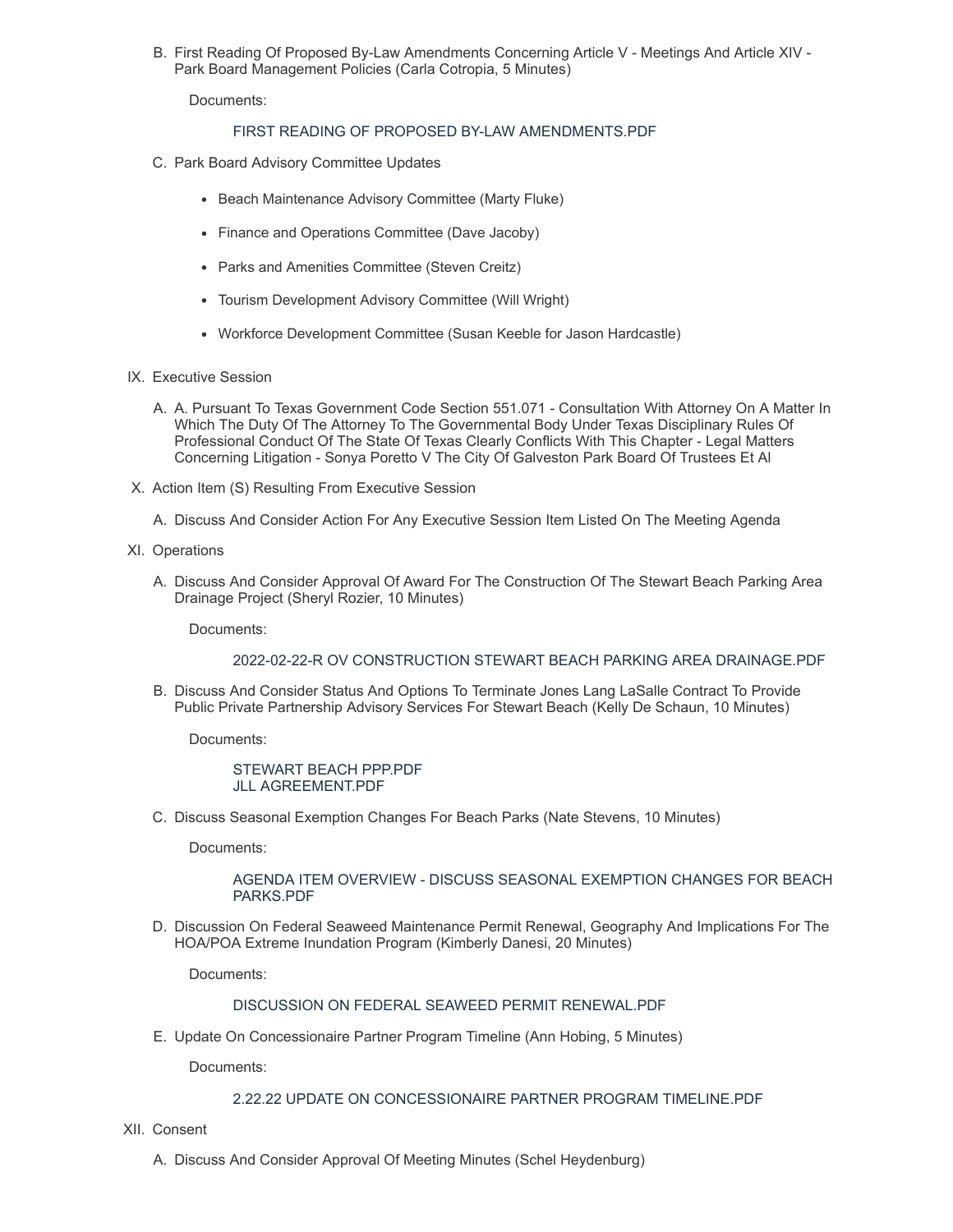Documents:

## DRAFT PBOT JNT WITH COG 01-06-2022 MINUTES PDF

B. Discuss And Consider Approval For The Replacement Of Old 600-Amp Main Power Service At Dellanera RV Park (Tim Jackson)

Documents:

[DELLANERA](https://www.galvestonparkboard.org/AgendaCenter/ViewFile/Item/7352?fileID=10792) RV PARK 600 AMP SERVICE PARK BOARD FEBRUARY 2022.PDF CRESCENT [ELECTRIC.PDF](https://www.galvestonparkboard.org/AgendaCenter/ViewFile/Item/7352?fileID=10798) [BUYBOARD](https://www.galvestonparkboard.org/AgendaCenter/ViewFile/Item/7352?fileID=10788) 638-21 (1).PDF

C. Discuss And Consider Approval For Re-Mulching The Playground At Seawolf Park (Corey Holcomb)

Documents:

PLAYGROUND RE-MULCH BOARD [OVERVIEW.PDF](https://www.galvestonparkboard.org/AgendaCenter/ViewFile/Item/7331?fileID=10770) [PLAYGROUND](https://www.galvestonparkboard.org/AgendaCenter/ViewFile/Item/7331?fileID=10797) RE-MULCH BID SHEET.PDF

D. Discuss And Consider Approval Of Purchase Of Mobile Shade Structures (Vince Lorefice)

Documents:

MOBILE AMENITIES MOBILE SHADE [STRUCTURES](https://www.galvestonparkboard.org/AgendaCenter/ViewFile/Item/7351?fileID=10783) BOARD FEBRUARY 2022.PDF [STEWART](https://www.galvestonparkboard.org/AgendaCenter/ViewFile/Item/7351?fileID=10784) BEACH MOBILE SHADE .PDF

E. Discuss And Consider Awarding Concessionaire Agreements To Begin In The 2022 Season (Ann Hobing)

Documents:

DISCUSS AND CONSIDER AWARDING [CONCESSIONAIRE](https://www.galvestonparkboard.org/AgendaCenter/ViewFile/Item/7333?fileID=10789) AGREEMENTS TO BEGIN IN THE 2022 SEASON.PDF

F. Discuss And Consider Approval Of Side By Sides For Beach Patrol (Peter Davis)

Documents:

BOARD MEETING OVERVIEW BP VIKING SIDE BY SIDES VX 6 SEATER [020822.PDF](https://www.galvestonparkboard.org/AgendaCenter/ViewFile/Item/7353?fileID=10793)

G. Discuss And Consider Approval Of Yamaha VX 1050E-XA For Beach Patrol (Peter Davis)

Documents:

# BOARD MEETING OVERVIEW BP YAMAHA VX 1050E-XA [020822.PDF](https://www.galvestonparkboard.org/AgendaCenter/ViewFile/Item/7354?fileID=10794)

H. Discuss And Consider Approval Of Tourism Development Expenditures (Michael Woody)

Documents:

#### TOURISM DEVELOPMENT CONSENT FORM [FEB\\_22\\_2022.PDF](https://www.galvestonparkboard.org/AgendaCenter/ViewFile/Item/7328?fileID=10796)

I. Discuss And Consider Approval Of Special Event Funding For 2022 Motosurf Texas Cup (Bryan Kunz)

Documents:

### 2022 [MOTOSURF](https://www.galvestonparkboard.org/AgendaCenter/ViewFile/Item/7349?fileID=10781) TEXAS CUP OVERVIEW FOR TDAC.PDF

J. Discuss And Consider Approval Of 2022 Federal Legislative Agenda (Kelly De Schaun)

Documents:

## 2022 FEDERAL LEGISLATIVE [AGENDA.PDF](https://www.galvestonparkboard.org/AgendaCenter/ViewFile/Item/7356?fileID=10799)

K. Discuss And Consider Approval To Renew Legislative Agenda Support Agreement With Thorn Run Partners (Kelly De Schaun)

Documents: